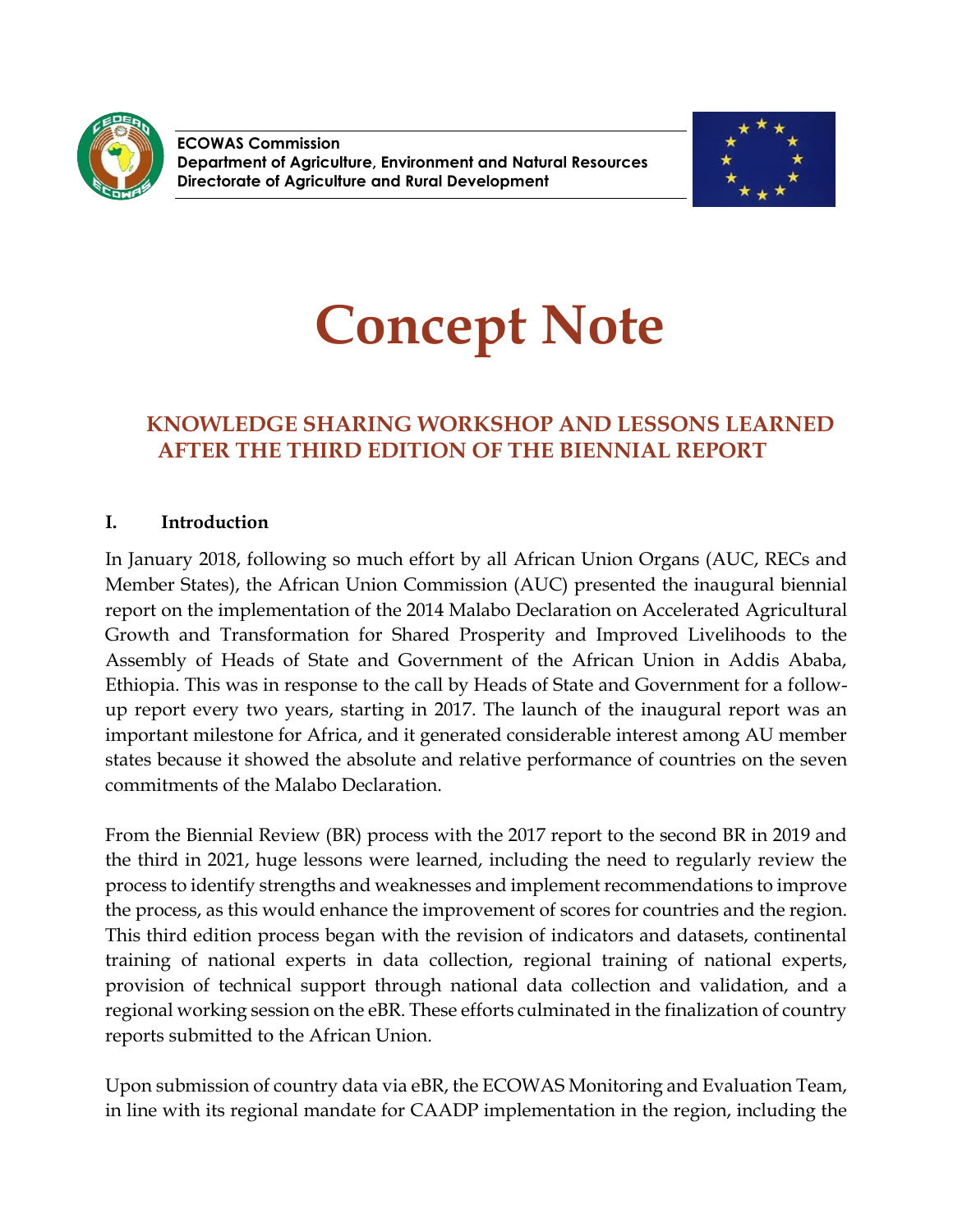biennial report, the ECOWAS Commission often organize a lesson learning session and this has helped the process year in year out. The 2021 Biennial report is not an exception. This third BR has been endorsed by Heads of States during the first week of February 2022 and ECOWAS, as usual, is ready to engage its 15 Member states and Regional technical experts that have been supporting the BR process to "take an inside look at the third biennial review process as well as the third biennial report and to develop action plans for improvement".

Based on the above, ECOWAS, with the financial support of AUC/AGRA and the European Union through the PAGR SANAD project, will bring together the NAIP-FNS focal point and the expert in charge of data entry for the biennial report (eBR) (2 persons from the Ministry of Agriculture) for a 2-day session, from Thursday, March 10 to Friday, March 11, 2022, in Abidjan. Côte d'Ivoire.

## **II. Purpose, objectives and expected results of the workshop.**

The workshop will consist of a physical meeting of all participants from the 15 member states and regional technical Experts to share knowledge and lessons learned from the third edition of the biennial review.

## **Objectives:**

- 1. Review the statistics that are difficult to produce.
- 2. Share best practices from model countries as a result of the last review.
- 3. Share lessons learned and appropriate actions
- 4. Make recommendations for upcoming editions

# **Expected deliverables:**

- 1. Statistics that are difficult to produce are reviewed.
- 2. Good practices of countries in data production are known.
- 3. lessons learned and appropriate actions are known.
- 4. Recommendations for future editions are made.

## **III. Reference documents for the workshop**

- 2021 Biennial Reports from the eBR
- 2017, 2019 and 2021 Biennial Country, Regional and Continental Reports
- ECOWAS Biennial Report Guide
- Technical Guidelines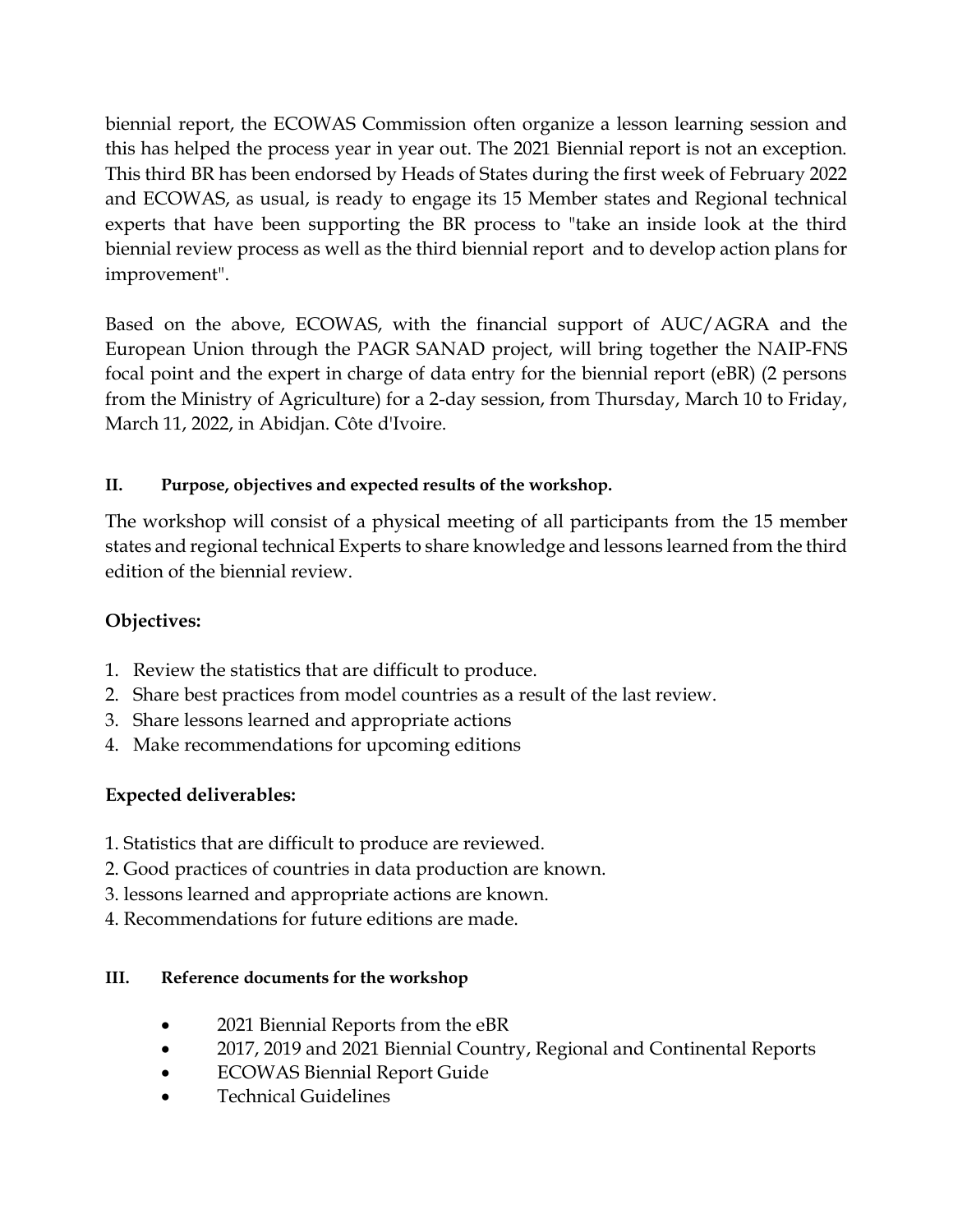#### **IV. Participants and logistics**

| organization     | Number of attendees |
|------------------|---------------------|
| Countries        | 30                  |
| ECOWAS           |                     |
| Regional Experts |                     |

In accordance with the scope of the exercise, the workshop targets 44 experts.

However, in order to allow the ECOWAS team and experts to fully concentrate, additional support staff such as hostesses, secretaries among others will be available during the meeting.

#### **V. Venue and meeting dates**

The knowledge sharing workshop will take place from 10 to 11 March 2022 in Abidjan, Côte d'Ivoire.

#### **VI. Workshop agenda**

| First day: Thursday March 10, 2022 |                                                          |  |
|------------------------------------|----------------------------------------------------------|--|
| Time                               | <b>Activities</b>                                        |  |
| 08:30 to 09:00                     | Arrival and participants registration                    |  |
| 09:00 to 09:30                     | Welcome                                                  |  |
| 09:30 to 10:00                     | Overview/Adoption of Workshop Objectives and Agenda      |  |
| 10:00 a.m. to 11:00 a.m.           | Presentation of the difficulties, challenges and lessons |  |
|                                    | learned by country in groups                             |  |
| 11:00 a.m. to $11:30$ a.m.         | Coffee break                                             |  |
| 11:30 a.m. to 1:30 p.m.            | Presentation by country                                  |  |
|                                    | Benin<br>$\bullet$                                       |  |
|                                    | Burkina Faso                                             |  |
|                                    | Cabo Verde                                               |  |
|                                    | Cote d'Ivoire                                            |  |
|                                    | Gambia                                                   |  |